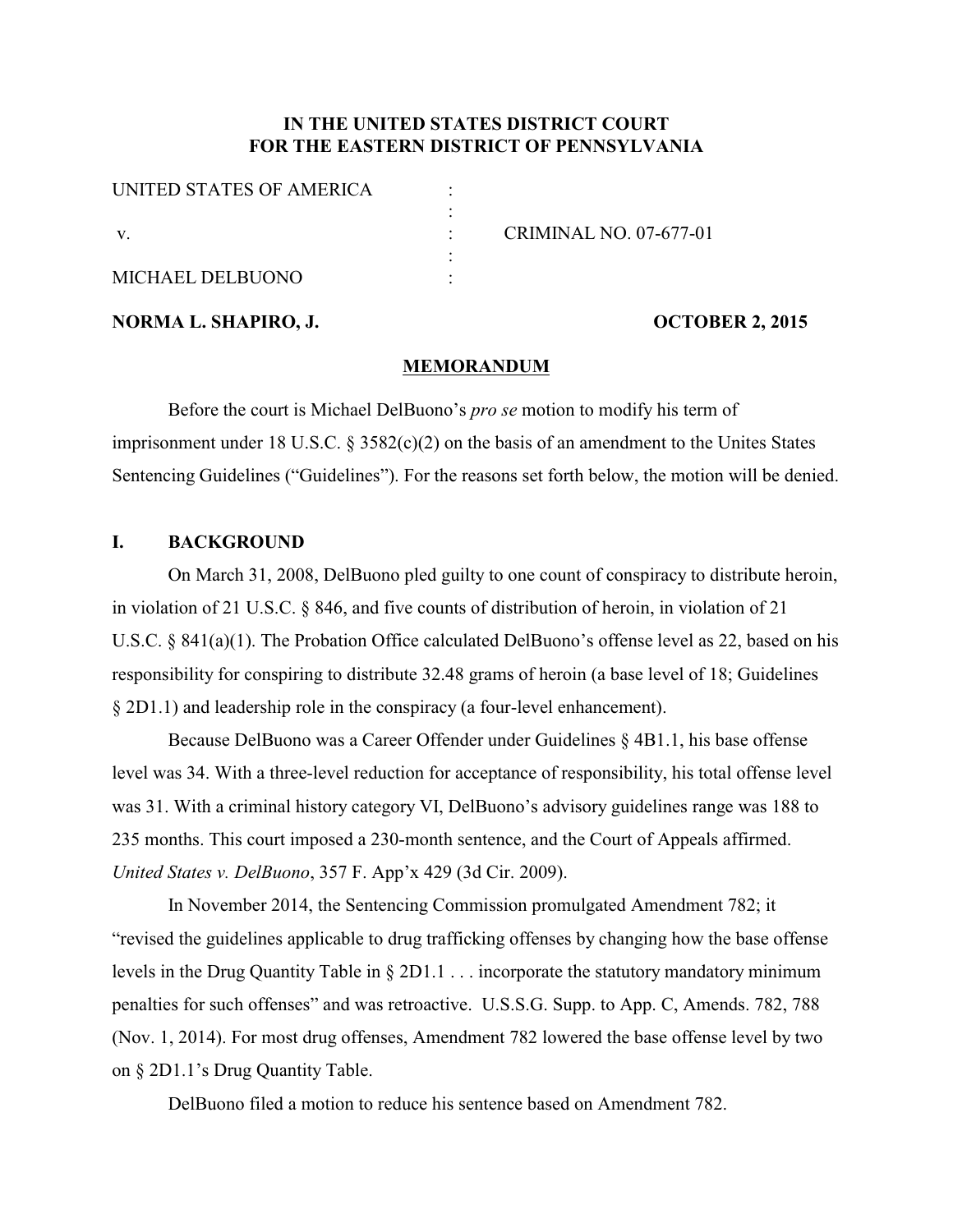#### **II. DISCUSSION**

A sentencing court may reduce a term of imprisonment "in the case of a defendant who has been sentenced to a term of imprisonment **based on a sentencing range that has subsequently been lowered** by the Sentencing Commission . . . if such a reduction is consistent with applicable policy statements issued by the Sentencing Commission. "18 U.S.C. § 3582(c)(2) (emphasis supplied).

The applicable policy statement, Guidelines § 1B1.10, provides: In determining whether, and to what extent, a reduction in the defendant's term of imprisonment under 18 U.S.C.  $\S$  3582(c)(2) and this policy statement is warranted, the court shall **determine the amended guideline range that would have been applicable** to the defendant if the amendment(s) . . . had been in effect at the time the defendant was sentenced. . . . **and shall leave all other guideline application decisions unaffected**.

U.S.S.G. § 1B1.10(b)(1) (emphasis supplied).

A defendant convicted of a drug offense but sentenced based on a range derived from the career offender section ( $\S$  4B1.1) is not eligible for a sentence reduction under 18 U.S.C.  $\S$ 3582(c)(2) based on an amendment to § 2D1.1. *United States v. Mateo*, 560 F.3d 152 (3d Cir. 2009); *see also United States v. Thompson*, 682 F.3d 285 (3d Cir. 2010) (reaffirming *Mateo*). Such an amendment does not affect  $\S$  4B1.1 and does not affect the applicable guideline range. *Mateo*, 560 F.3d at 154-55. The range set by § 4B1.1 depends upon the offense of conviction and is not affected by the range set by § 2D1.1.

The guidelines range for DelBuono was set by § 4B1.1, not § 2D1.1. Amendment 782 does not affect DelBuono, so his motion fails.

#### **III. CONCLUSION**

The motion will be denied. An appropriate order follows.